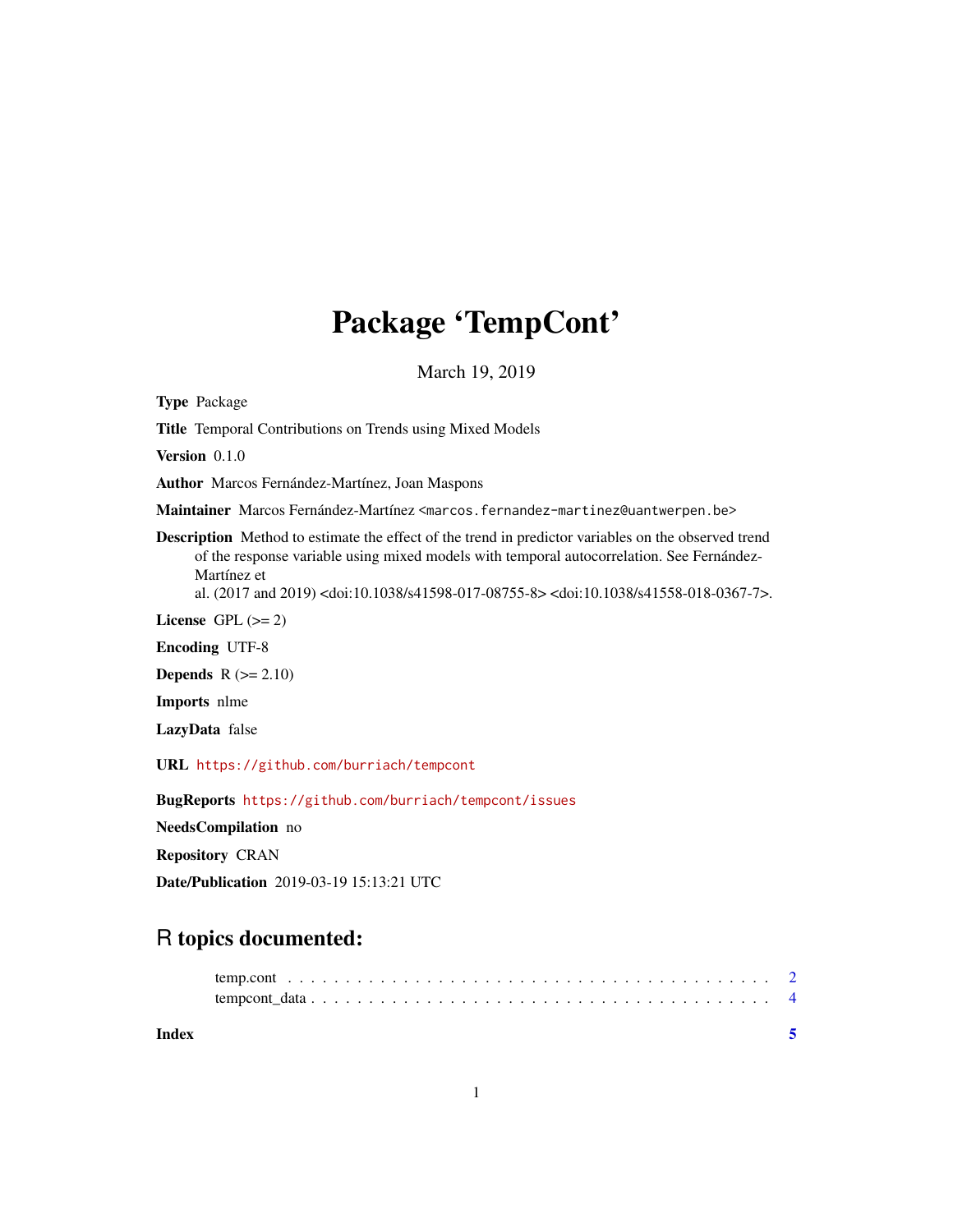<span id="page-1-0"></span>temp.cont *TempCont: Temporal contributions on trends using mixed models*

#### Description

When using temporal data, linear models provide parameter estimates that help to understand how, for instance, interannual variability in a response variable is affected by a predictor. However, if the response variable and the predictors present trends, things get a bit more tricky. This methodology is aimed at estimating the effect of the trend in the predictors on the observed trend of the response variable. To do so, our package first calculates the observed trend of the response (slope estimate  $\pm$  standard error of the slope) in the data data using GLMMs with random slopes and temporal autocorrelation structure (ARMA,  $p = 1$ ,  $q = 0$ ). Then it calculates the trend predicted by the model provided by the user and the trend predicted by the same model but maintaining the predictor of interest constant (i.e., using the median values per grouping level, while all other predictors change according to the observations). The difference between the temporal predictions for the whole model and the temporal predictions of the model when one variable is controlled is the average temporal contribution of that predictor to the trend in the response variable. The difference between all individual temporal contributions and the observed trend (should be calculated separately) should considered to be unknown contributions. Finally, the package also calculates the average sensitivities of the response variable to predictor changes by dividing the temporal contributions by the trends of the predictor variables. All errors are calculated using the error-propagation method. See Fernández-Martínez et al., 2017 and 2019 for further information on the methodology.

#### Usage

temp.cont(model, driver, random, timevar="year", plot=TRUE)

#### Arguments

| model   | Fitted "Ime" model. I must be a mixed model with gaussian distribution, and it<br>is advisable to control for temporal autocorrelation at lag $1$ (e.g., corCAR1()) |
|---------|---------------------------------------------------------------------------------------------------------------------------------------------------------------------|
| driver  | Driver of interest. It must be a continous variable.                                                                                                                |
| random  | Grouping factor.                                                                                                                                                    |
| plot    | if TRUE, plot the data and the predictions.                                                                                                                         |
| timevar | name of the time variable.                                                                                                                                          |

#### Value

A data.frame with the following variables for each driver variable. Row names correspon to the the name of the variable.

| mod.slope    | Trend of the response variable predicted by the model. |
|--------------|--------------------------------------------------------|
| mod.slope.se | Standard error of mod.slope.                           |
| mod.slope.t  | t-value of mod.slope                                   |
| mod.slope.p  | P-value of mod.slope                                   |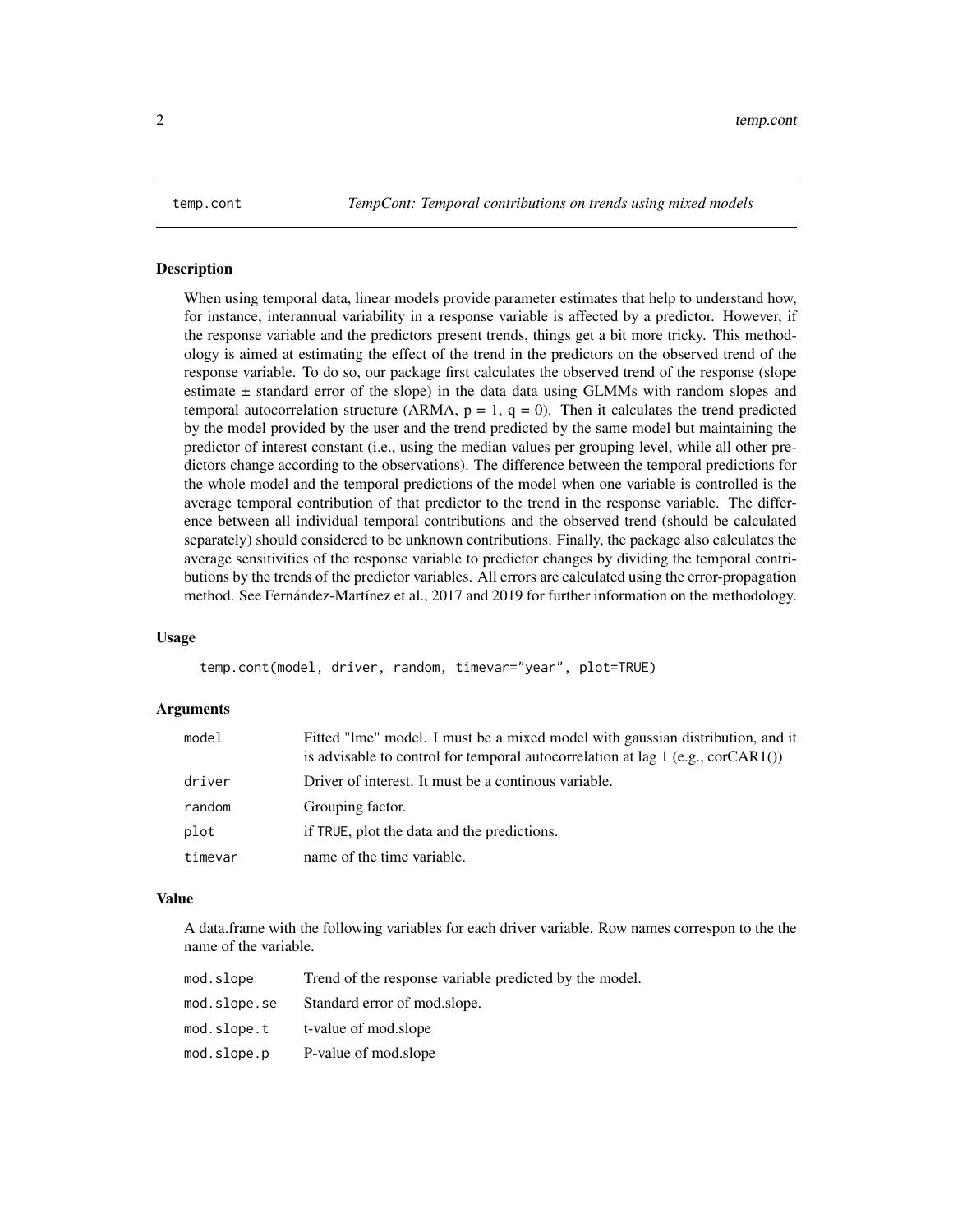#### temp.cont 3

| temp.contr    | Temporal contribution of the predictor                      |
|---------------|-------------------------------------------------------------|
| temp.contr.se | Standard error of temp.contr                                |
| temp.contr.t  | t-value of temp.contr                                       |
| temp.contr.p  | P-value of temp.contr                                       |
| pred.trend    | Trend of the predictor                                      |
| pred.trend.se | Standard error of pred.trend                                |
| pred.trend.t  | t-value of pred.trend                                       |
| pred.trend.p  | P-value of pred.trend                                       |
| sensit        | Trend sensitivity of the response variable to the predictor |
| sensit.se     | Standard error of sensit                                    |
| sensit.t      | t-value of sensit                                           |
| sensit.p      | P-value of sensit                                           |

#### Author(s)

Marcos Fernández-Martínez, Joan Maspons

#### References

Fernández-Martínez et al., 2017. "Atmospheric deposition, CO2, and change in the land carbon sink". Scientific Reports 7:9632.

Fernández-Martínez et al., 2019. "Global trends in carbon sinks and their relationships with CO2 and temperature". Nature Climate Change 9:73–79.

#### Examples

```
library (nlme)
data(tempcont_data)
mod <- lme(trolls ~ bushes + temperature + rainfall + drought + gremlins +
           orcs + warlocks, data=tempcont_data, random=~1|cave,
            correlation=corCAR1(form=~year|cave), method="ML")
summary(mod)
temp.cont(model = mod, driver="temperature", random="cave")
# Warning: long runtime (> 20 seconds)
temp.cont(model = mod, random="cave")
```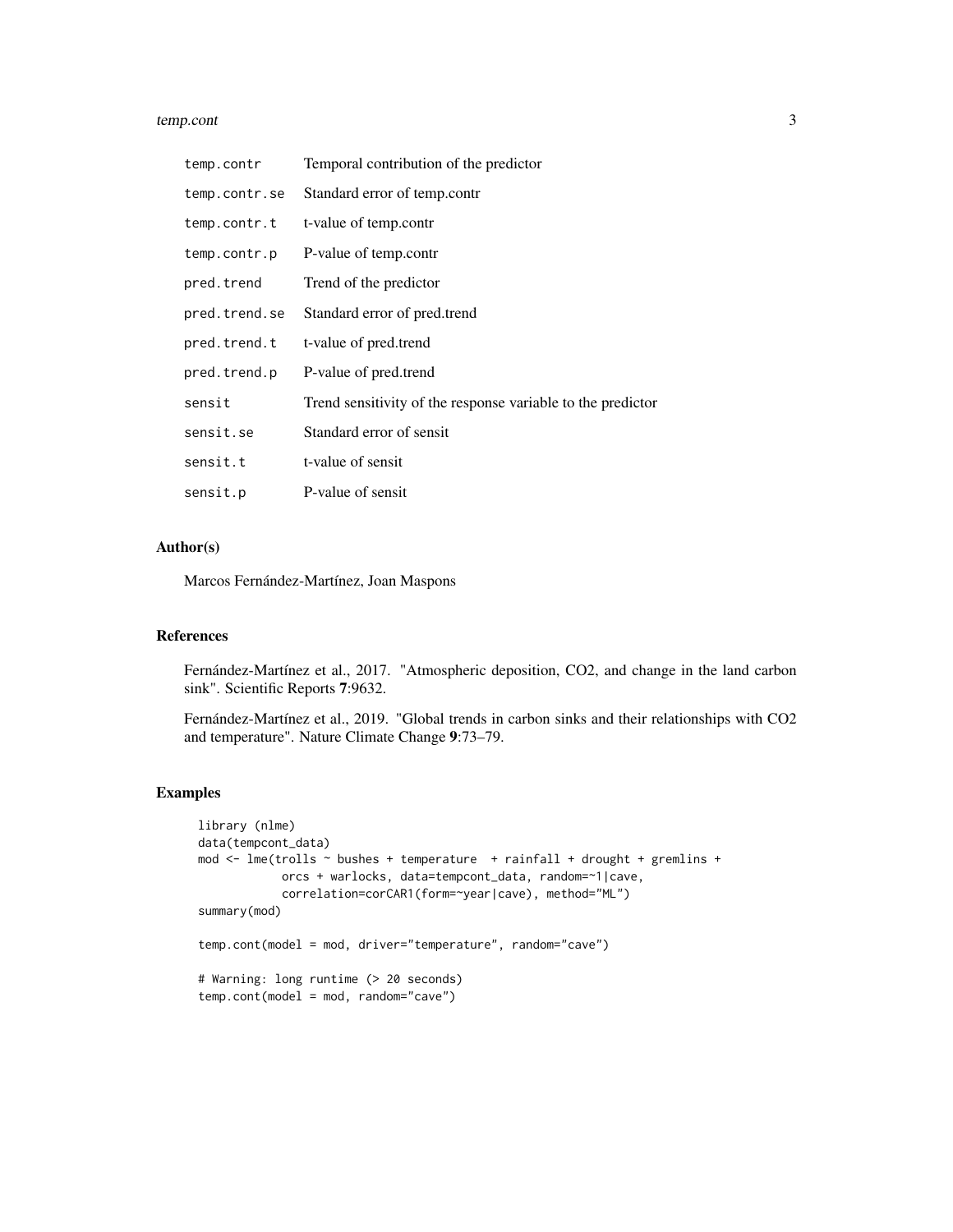<span id="page-3-0"></span>

#### Description

Data from field work in the Middle-earth.

#### Usage

```
data("tempcont_data")
```
#### Format

A data frame with 400 observations on the following 10 variables.

cave a factor vector year a numeric vector with a temporal variable trolls a numeric vector bushes a numeric vector temperature a numeric vector rainfall a numeric vector drought a numeric vector gremlins a numeric vector orcs a numeric vector warlocks a numeric vector

#### Examples

```
data(tempcont_data)
str(tempcont_data)
```